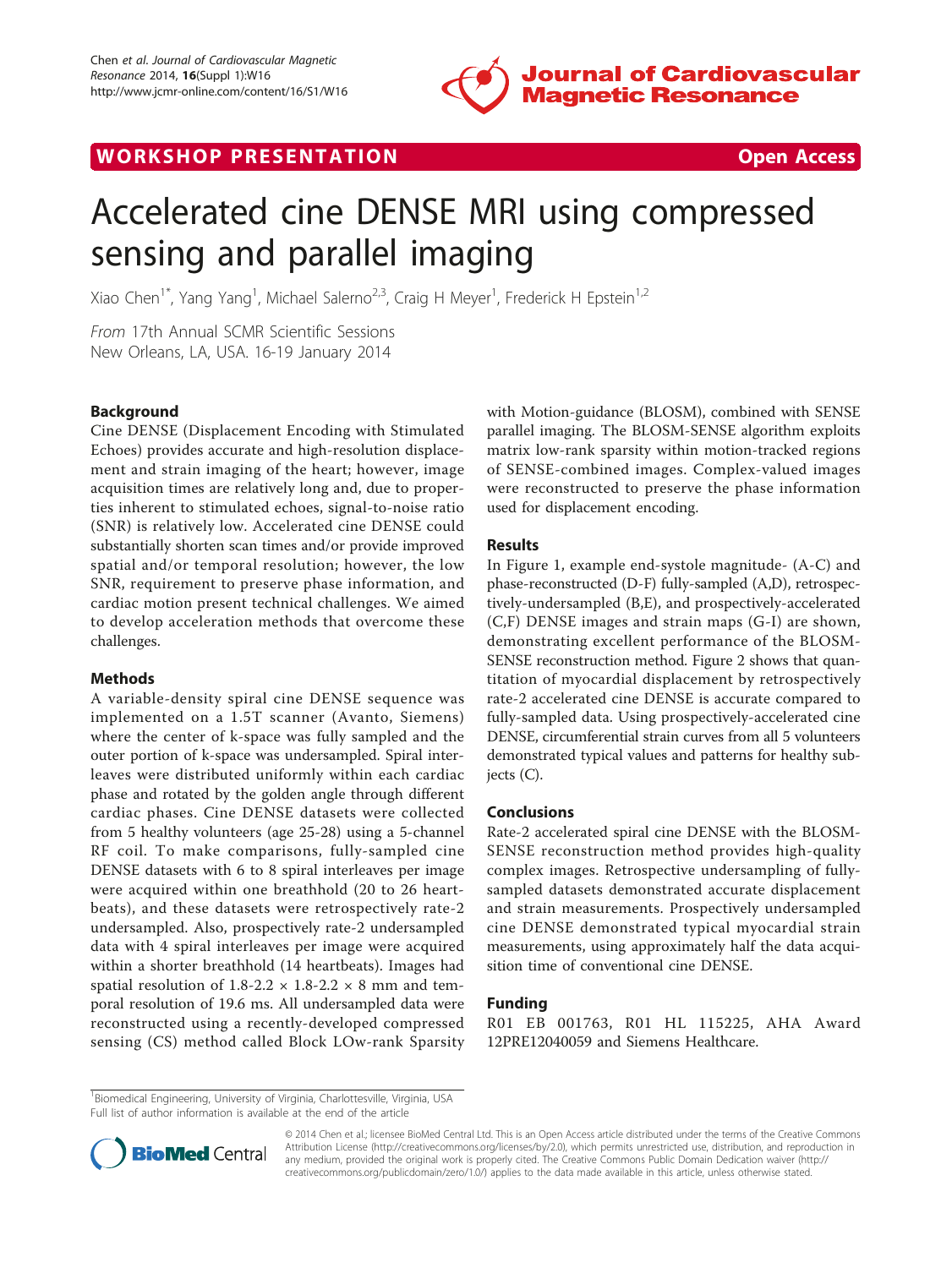<span id="page-1-0"></span>

Figure 1 Example end-systolic DENSE images (A-F) and strain maps (G-I). Magnitude- (A-C) and phase-reconstructed (D-F) images from fully-sampled (A,D), retrospectively-undersampled (B,E), and prospectively-accelerated (C,F) studies are shown. The retrospectively-undersampled results (B,E,H) closely resembled the fully-sampled references (A,D,G). The prospectively-accelerated results (C,F,I) presented high quality images and strain maps from data acquired within one breath-hold using BLOSM-SENSE.